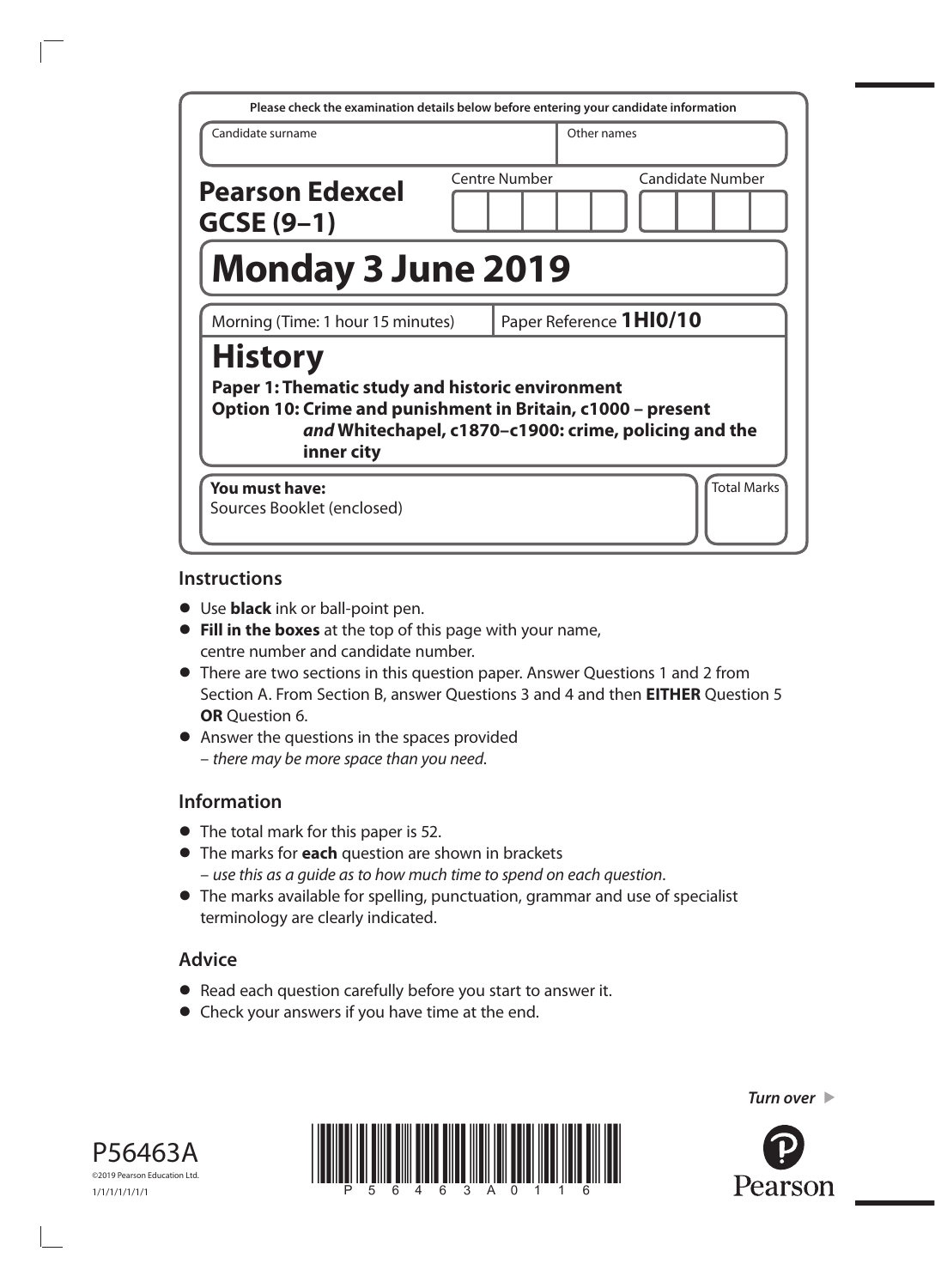|           | <b>Answer Questions 1 and 2.</b>                              | 8                             |
|-----------|---------------------------------------------------------------|-------------------------------|
|           | Describe two features of the Whitechapel Vigilance Committee. |                               |
| Feature 1 |                                                               |                               |
|           |                                                               |                               |
|           |                                                               |                               |
|           |                                                               | <b>Months Herman Schedule</b> |
|           |                                                               |                               |
|           |                                                               |                               |
|           |                                                               |                               |
| Feature 2 |                                                               |                               |
|           |                                                               |                               |
|           |                                                               |                               |
|           |                                                               |                               |
|           |                                                               |                               |
|           |                                                               | <b>DOMORATION SERVICES</b>    |
|           |                                                               |                               |
|           |                                                               |                               |
|           | (Total for Question 1 = 4 marks)                              |                               |
|           |                                                               |                               |
|           |                                                               |                               |
|           |                                                               |                               |
|           |                                                               |                               |
|           |                                                               |                               |
|           |                                                               |                               |
|           |                                                               | <b>DOMOTOWRED NETSTARTER</b>  |
|           |                                                               |                               |
|           |                                                               |                               |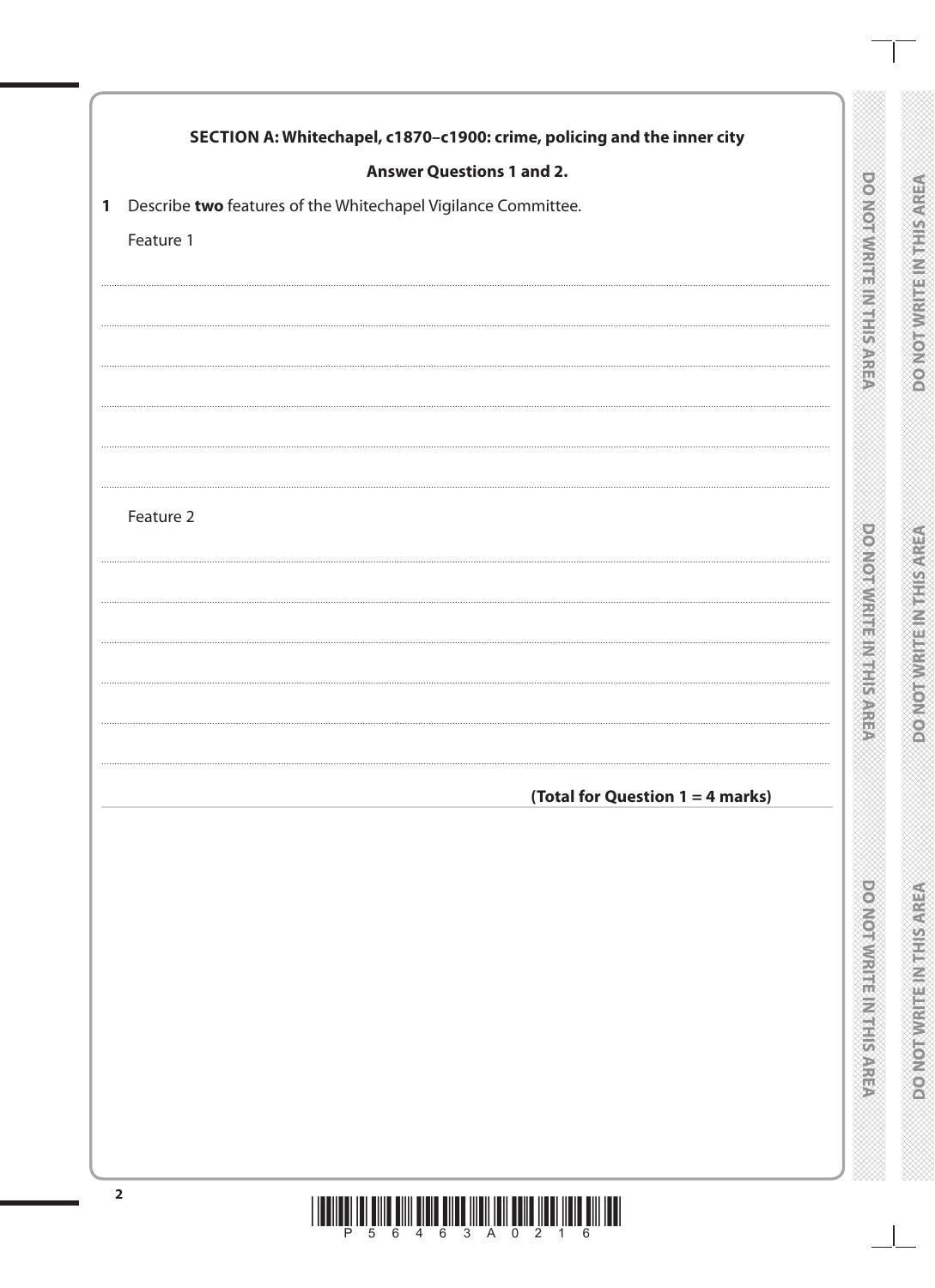|  |  |  | 2 (a) Study Sources A and B in the Sources Booklet. |  |  |  |  |
|--|--|--|-----------------------------------------------------|--|--|--|--|
|--|--|--|-----------------------------------------------------|--|--|--|--|

How useful are Sources A and B for an enquiry into the link between poverty and crime in Whitechapel?

Explain your answer, using Sources A and B and your knowledge of the historical context.

 $(8)$ 

**DOMOTWRITEIN THIS AREA** 

**DO NOTWRITEINITE SARE**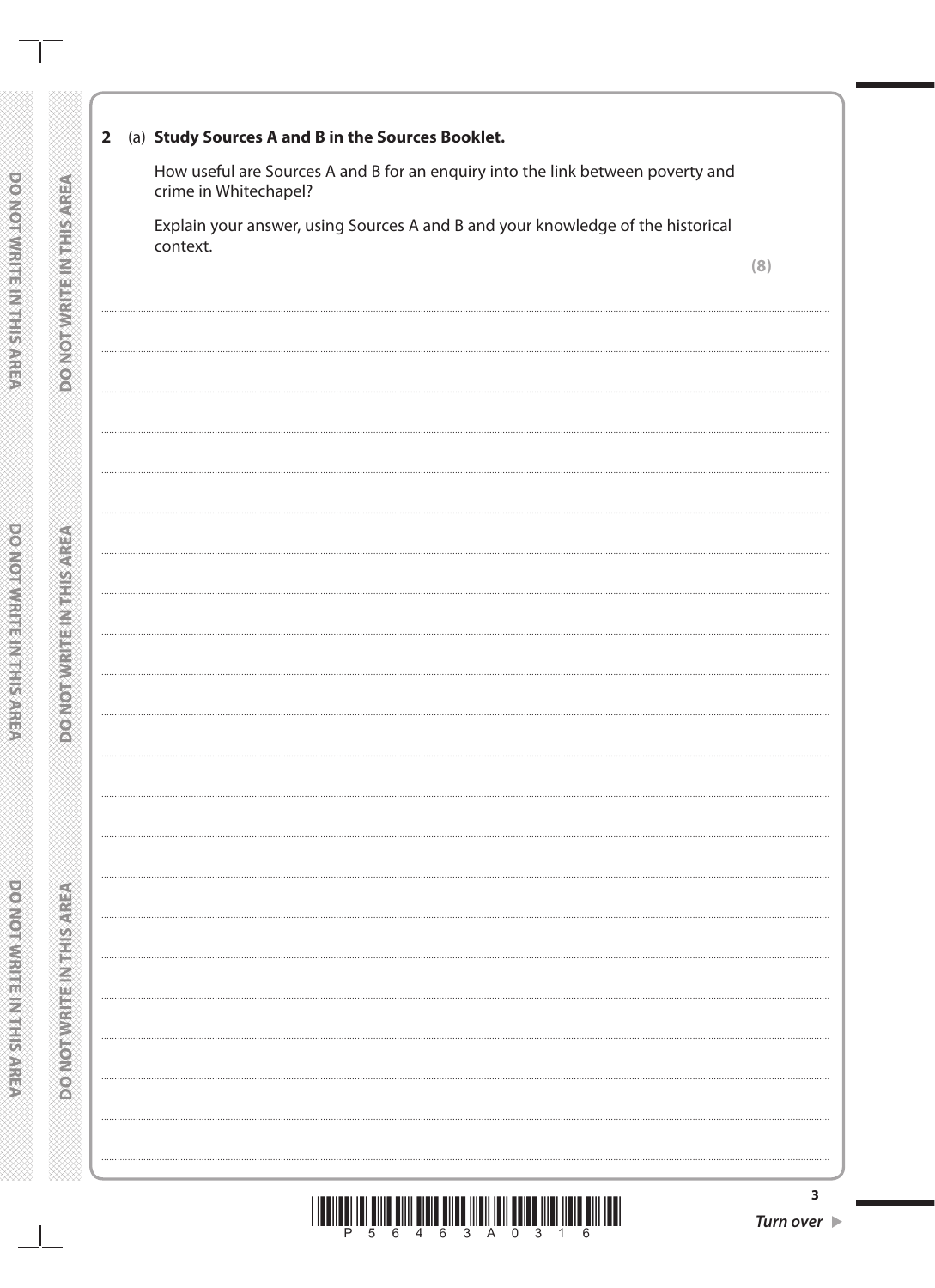|  |  | -3 |  |  |  |
|--|--|----|--|--|--|

| <b>PONOINTERNER PRESS</b>      |
|--------------------------------|
|                                |
|                                |
|                                |
|                                |
|                                |
|                                |
|                                |
|                                |
|                                |
|                                |
|                                |
|                                |
|                                |
|                                |
|                                |
|                                |
|                                |
|                                |
|                                |
|                                |
|                                |
| <b>PONORMER'S PERMIT</b>       |
|                                |
|                                |
|                                |
|                                |
|                                |
|                                |
|                                |
|                                |
|                                |
|                                |
|                                |
|                                |
|                                |
|                                |
|                                |
|                                |
|                                |
|                                |
|                                |
|                                |
|                                |
|                                |
|                                |
|                                |
|                                |
| positional members is a series |
|                                |
|                                |
|                                |
|                                |
|                                |
|                                |
|                                |
|                                |
|                                |
|                                |

Ξ

**DONOTWRITEINTHSAREA** 

**ASSIMISSIMES IN THE VIOLE** 

**DO NOT WRITEIN THIS AREA**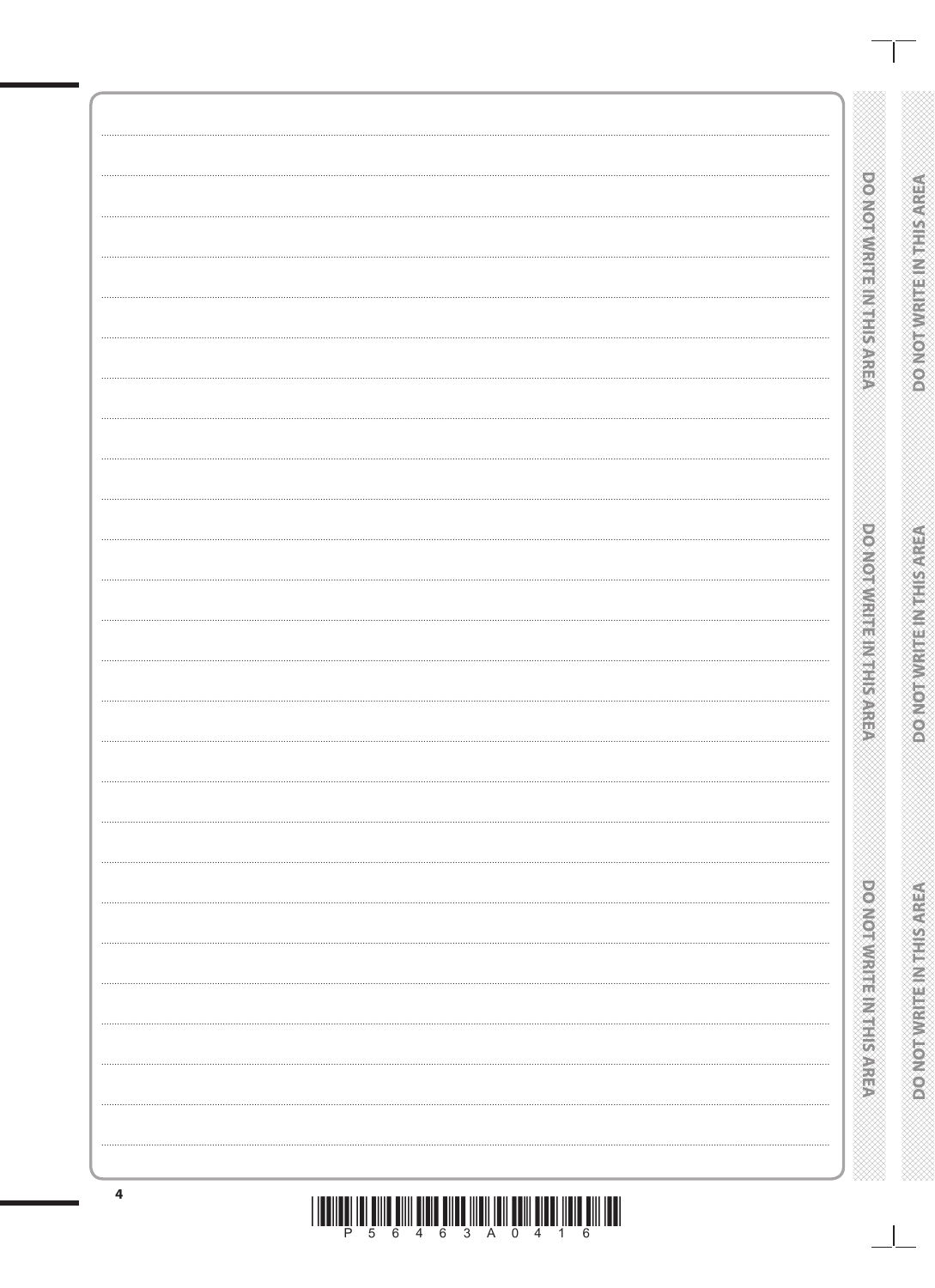# 2 (b) Study Source A.

How could you follow up Source A to find out more about the link between poverty and crime in Whitechapel?

In your answer, you must give the question you would ask and the type of source you could use.

Complete the table below.

|  | н |  |
|--|---|--|
|  | И |  |

| Detail in Source A that I would follow up: |                                       |
|--------------------------------------------|---------------------------------------|
|                                            |                                       |
|                                            |                                       |
|                                            |                                       |
|                                            |                                       |
| Question I would ask:                      |                                       |
|                                            |                                       |
|                                            |                                       |
|                                            |                                       |
|                                            |                                       |
| What type of source I could use:           |                                       |
|                                            |                                       |
|                                            |                                       |
|                                            |                                       |
|                                            |                                       |
| How this might help answer my question:    |                                       |
|                                            |                                       |
|                                            |                                       |
|                                            |                                       |
|                                            |                                       |
|                                            |                                       |
|                                            | (Total for Question 2 = 12 marks)     |
|                                            | <b>TOTAL FOR SECTION A = 16 MARKS</b> |



**DO NOTWRITEINITE SAFE** 

**CERNAL MARKET CONCO** 

**DO NOT WRITE/NATHS/AREA**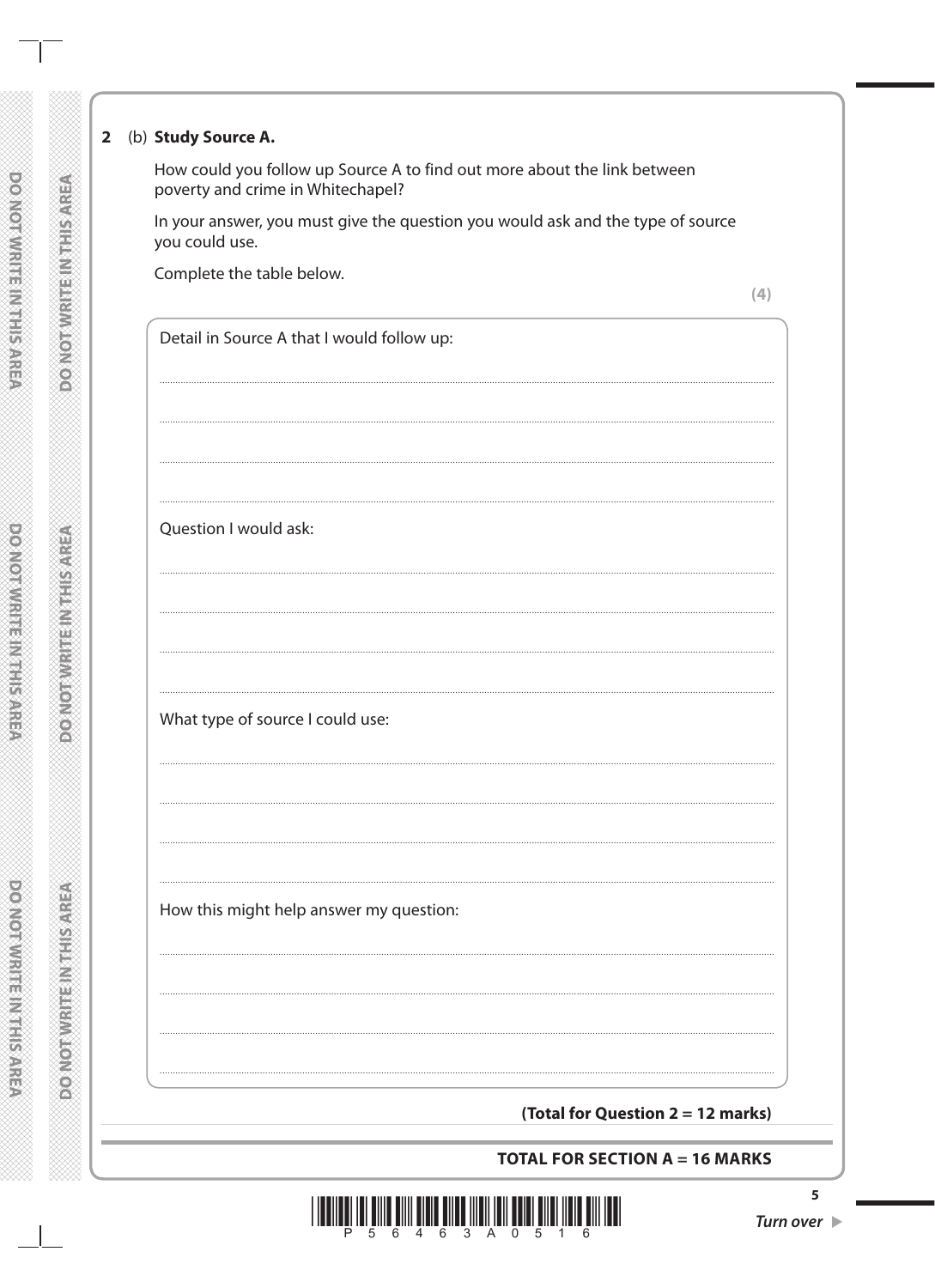| SECTION B: Crime and punishment in Britain, c1000-present<br>Answer Questions 3 and 4. Then answer EITHER Question 5 OR Question 6.<br>Explain one way in which the treatment of the Tolpuddle Martyrs was similar to the<br>$\mathbf{3}$<br>way Conscientious Objectors during the First World War were treated. | <b>PONONNING END AND POSTER</b>   | 医皮肤<br><b>CONTROL</b> |
|-------------------------------------------------------------------------------------------------------------------------------------------------------------------------------------------------------------------------------------------------------------------------------------------------------------------|-----------------------------------|-----------------------|
| (Total for Question 3 = 4 marks)                                                                                                                                                                                                                                                                                  | <b>DOMOROVICES AND ARRESTS</b>    |                       |
|                                                                                                                                                                                                                                                                                                                   | <b>DO WORKING THE MAIN SYSTEM</b> | <b>DONORAN STATE</b>  |

# <u>THENING INI GINN ANN AND GINE AND ANN GINN AND AND AN INI</u>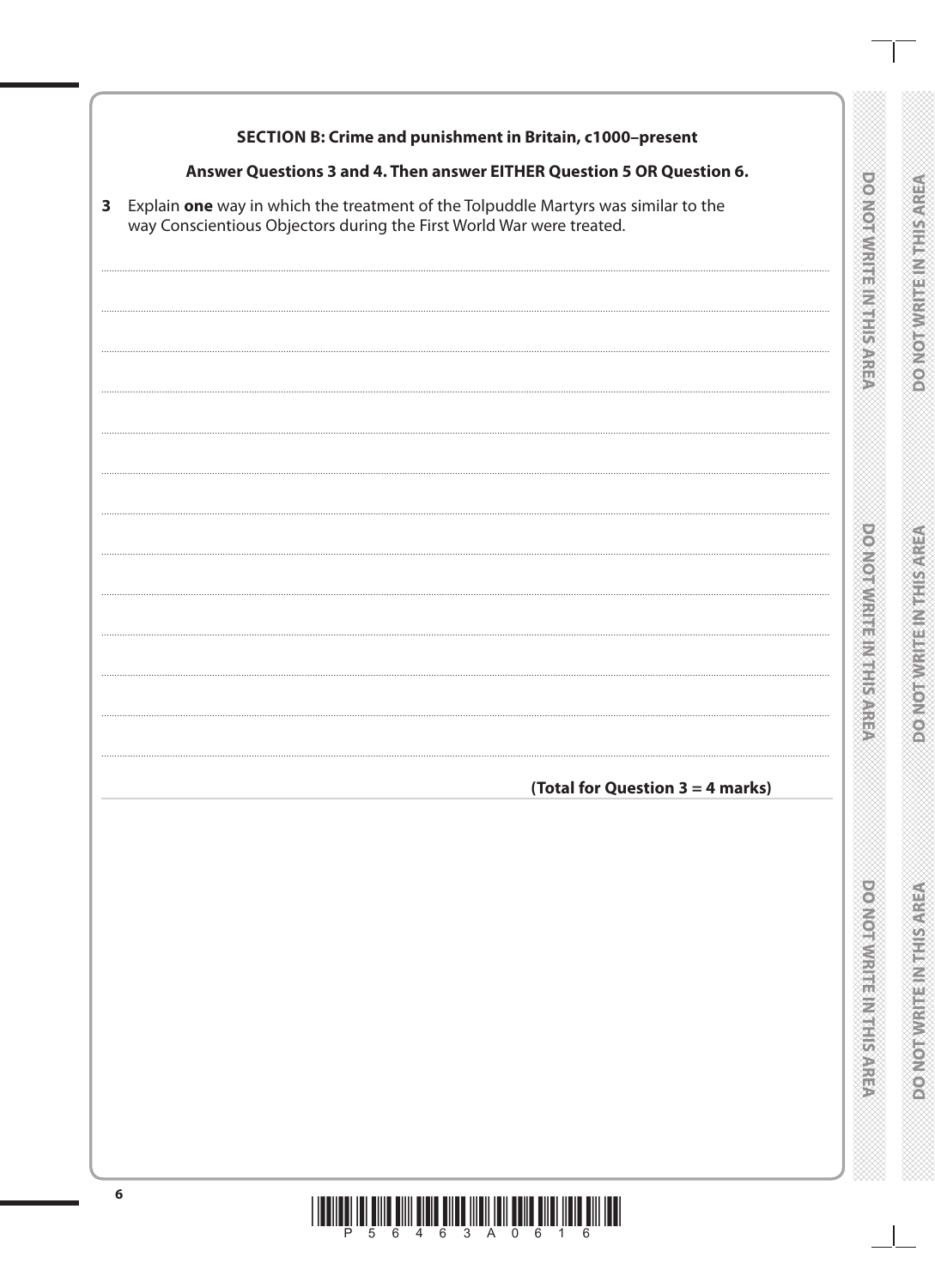|                                                    | $\overline{4}$<br>$6\overline{6}$<br>3<br>$\mathbf 0$<br>7 1 | <b>Turn over</b> |
|----------------------------------------------------|--------------------------------------------------------------|------------------|
|                                                    |                                                              |                  |
|                                                    |                                                              |                  |
|                                                    |                                                              |                  |
|                                                    |                                                              |                  |
|                                                    |                                                              |                  |
|                                                    |                                                              |                  |
|                                                    |                                                              |                  |
|                                                    |                                                              |                  |
|                                                    |                                                              |                  |
|                                                    |                                                              |                  |
|                                                    |                                                              |                  |
|                                                    |                                                              |                  |
|                                                    |                                                              |                  |
|                                                    |                                                              |                  |
|                                                    |                                                              |                  |
|                                                    |                                                              |                  |
|                                                    |                                                              |                  |
|                                                    |                                                              |                  |
| You must also use information of your own.         |                                                              |                  |
| forensic science<br>$\bullet$<br>cars<br>$\bullet$ |                                                              |                  |
| You may use the following in your answer:          |                                                              |                  |
|                                                    |                                                              | (12)             |

 $\mathbb{R}^n$ 

**DONOTWEREINGHISAREA** 

**DONOTWRITEINTHISAREA**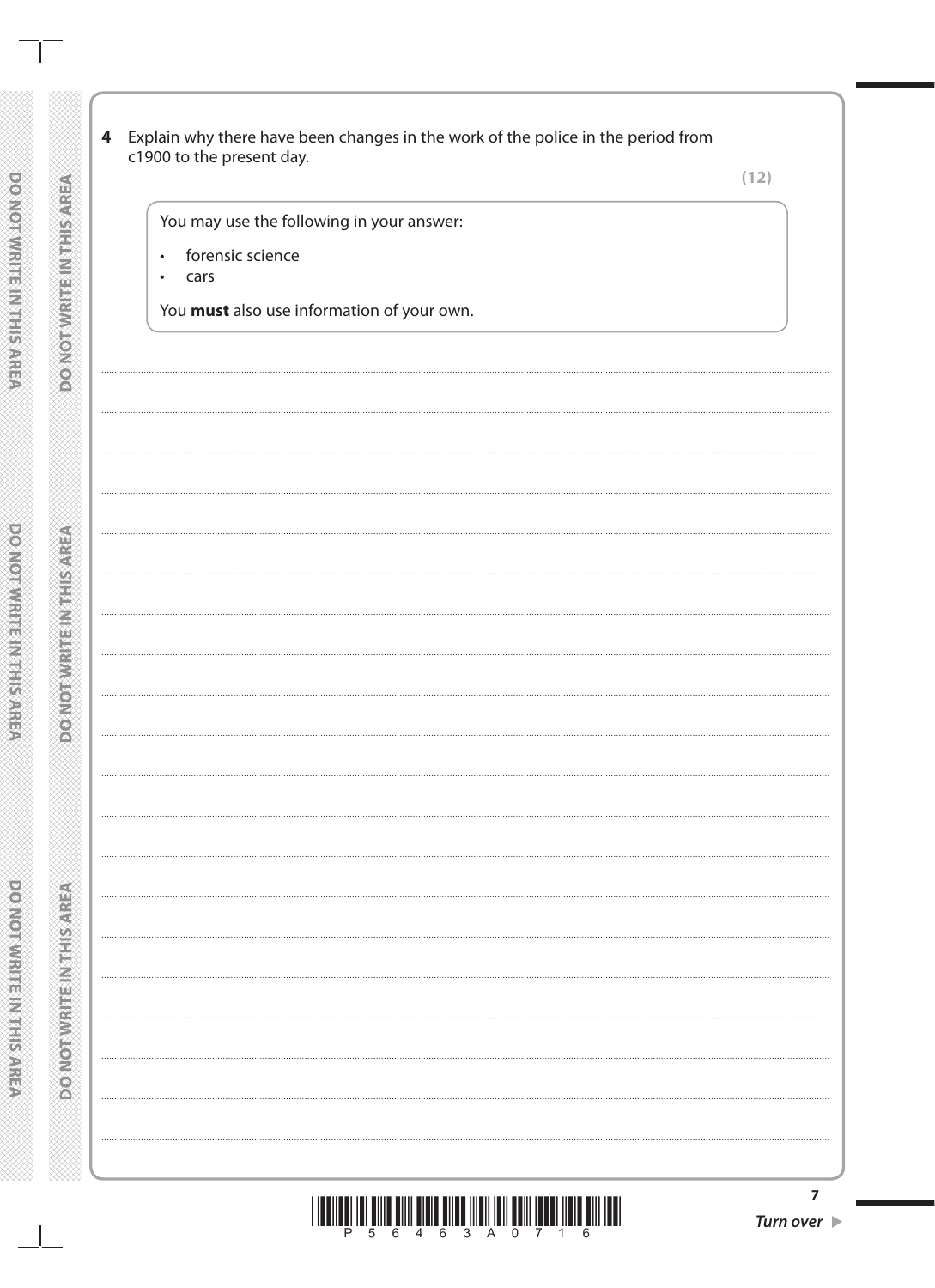| HII IIIII |  |  | <u> Alii Alain amaa maal lah aalah laha mara</u> |  |  |  |
|-----------|--|--|--------------------------------------------------|--|--|--|

| <b>PONCERT PRINCIPLY AND ALCOHOL</b> |
|--------------------------------------|
|                                      |
|                                      |
|                                      |
|                                      |
|                                      |
|                                      |
|                                      |
|                                      |
|                                      |
|                                      |
|                                      |
|                                      |
|                                      |
|                                      |
|                                      |
|                                      |
|                                      |
|                                      |
|                                      |
|                                      |
|                                      |
|                                      |
|                                      |
|                                      |
|                                      |
| <b>PONOYANG REPORTED AND REAL</b>    |
|                                      |
|                                      |
|                                      |
|                                      |
|                                      |
|                                      |
|                                      |
|                                      |
|                                      |
|                                      |
|                                      |
| .                                    |
|                                      |
|                                      |
|                                      |
|                                      |
|                                      |
|                                      |
|                                      |
|                                      |
|                                      |
| <b>DOMORROWN REPORTS ARE</b>         |
|                                      |
|                                      |
|                                      |
|                                      |
|                                      |
|                                      |
|                                      |
|                                      |
|                                      |

Ξ

**DONOT WRITEINTHIS AREA** 

**ASSIMISSIMES IN THE VIOLE** 

**PONOTWRITEIN THIS AREA**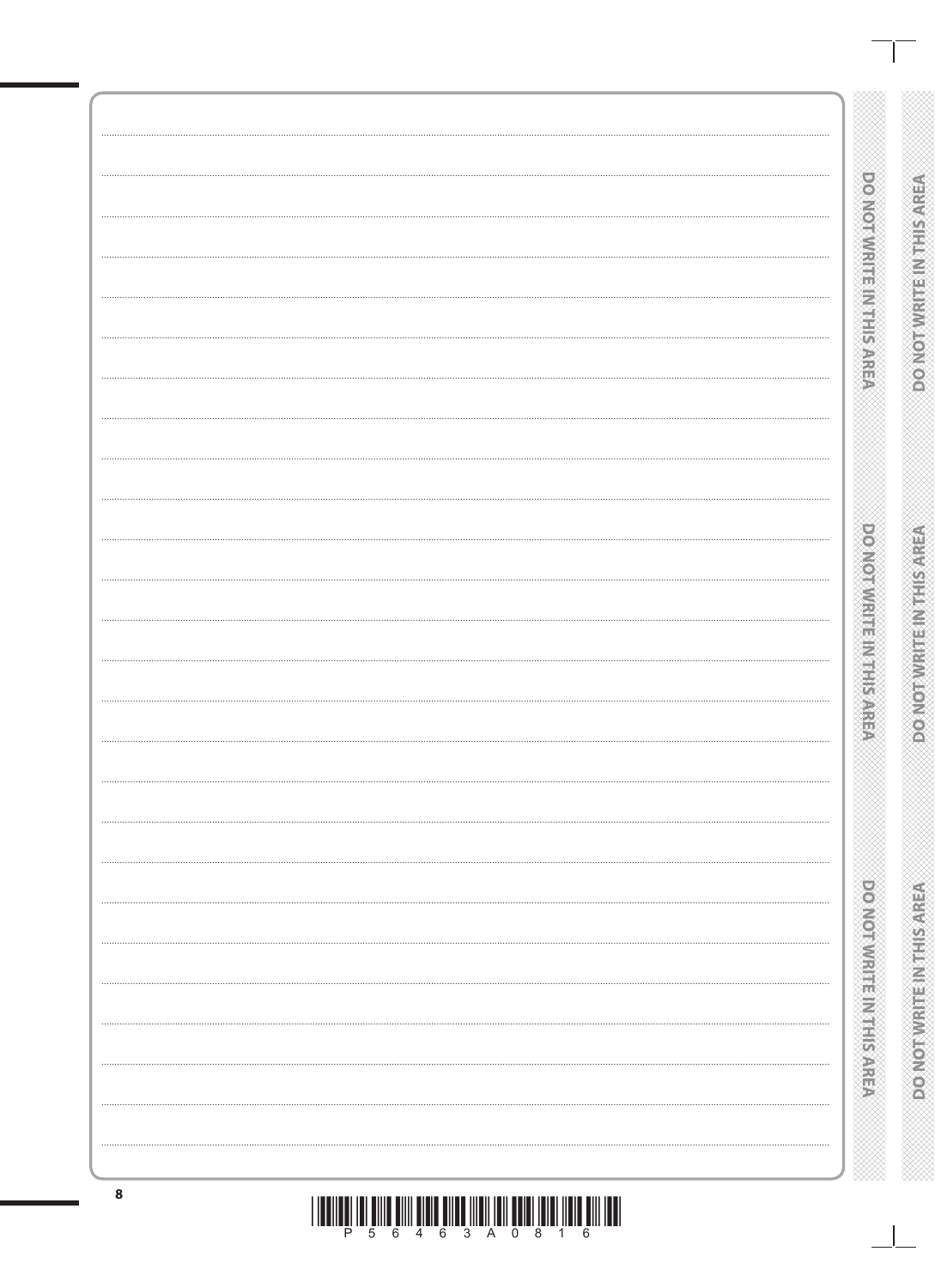|                                 | <b>THE STATES</b>      |                                           |
|---------------------------------|------------------------|-------------------------------------------|
| <b>DOMORATION IS NOT SAFETY</b> | <b>MARINE DIVISION</b> |                                           |
|                                 |                        |                                           |
| <b>PONORMED MELTING</b>         | Õ                      | <br>                                      |
| <b>PONOTWRITEININGSARE</b>      | MELHIMONOVO            | <br><br>(Total for Question 4 = 12 marks) |

 $\overline{\phantom{a}}$ 

 $\Box$ 



 $\overline{9}$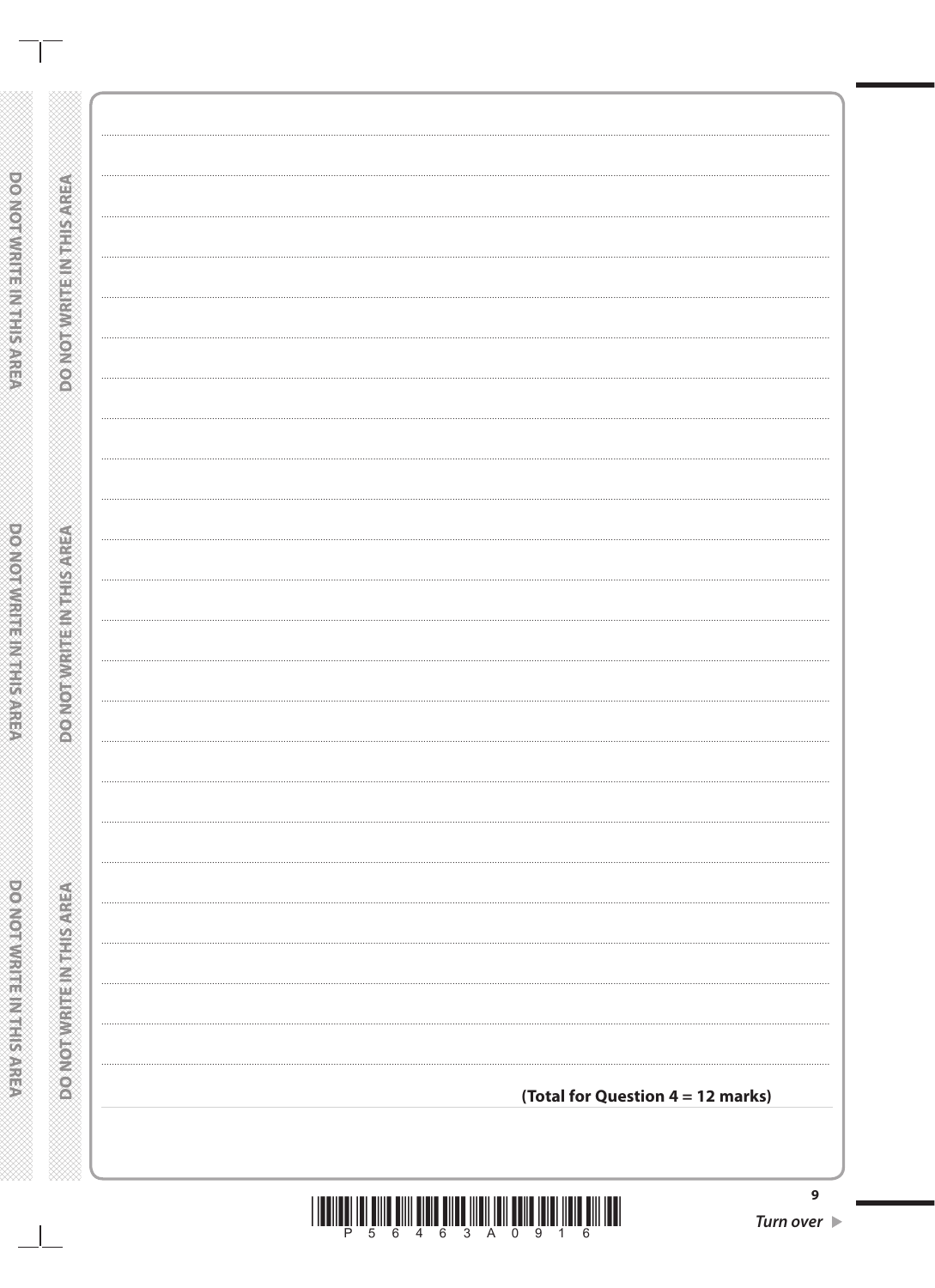# **Answer EITHER Question 5 OR Question 6.**

# **Spelling, punctuation, grammar and use of specialist terminology will be assessed in this question.**

# **EITHER**

**5** 'The Norman Conquest (1066) led to significant changes in law enforcement in medieval England'.

How far do you agree? Explain your answer.

**(16)**

**DONOLOGIC INTERNATIONAL PROPERTY** 

**DOMOROWING** 

**DOMORATION** THE RESIDENCE

**RECISSION CONTROLS INTO A RECORD** 

**RESING IF IN THE PIRTUAL ORIGIN** 

You may use the following in your answer:

**Wergild** 

tithings

You **must** also use information of your own.

**(Total for spelling, punctuation, grammar and use of specialist terminology = 4 marks) (Total for Question 5 = 20 marks)**

# **OR**

**6** 'There was little change in the nature of criminal activity in the period c1500-c1900'.

How far do you agree? Explain your answer.

**(16)**

You may use the following in your answer:

- poaching
- highway robbery

You **must** also use information of your own.

**(Total for spelling, punctuation, grammar and use of specialist terminology = 4 marks) (Total for Question 6 = 20 marks)** 

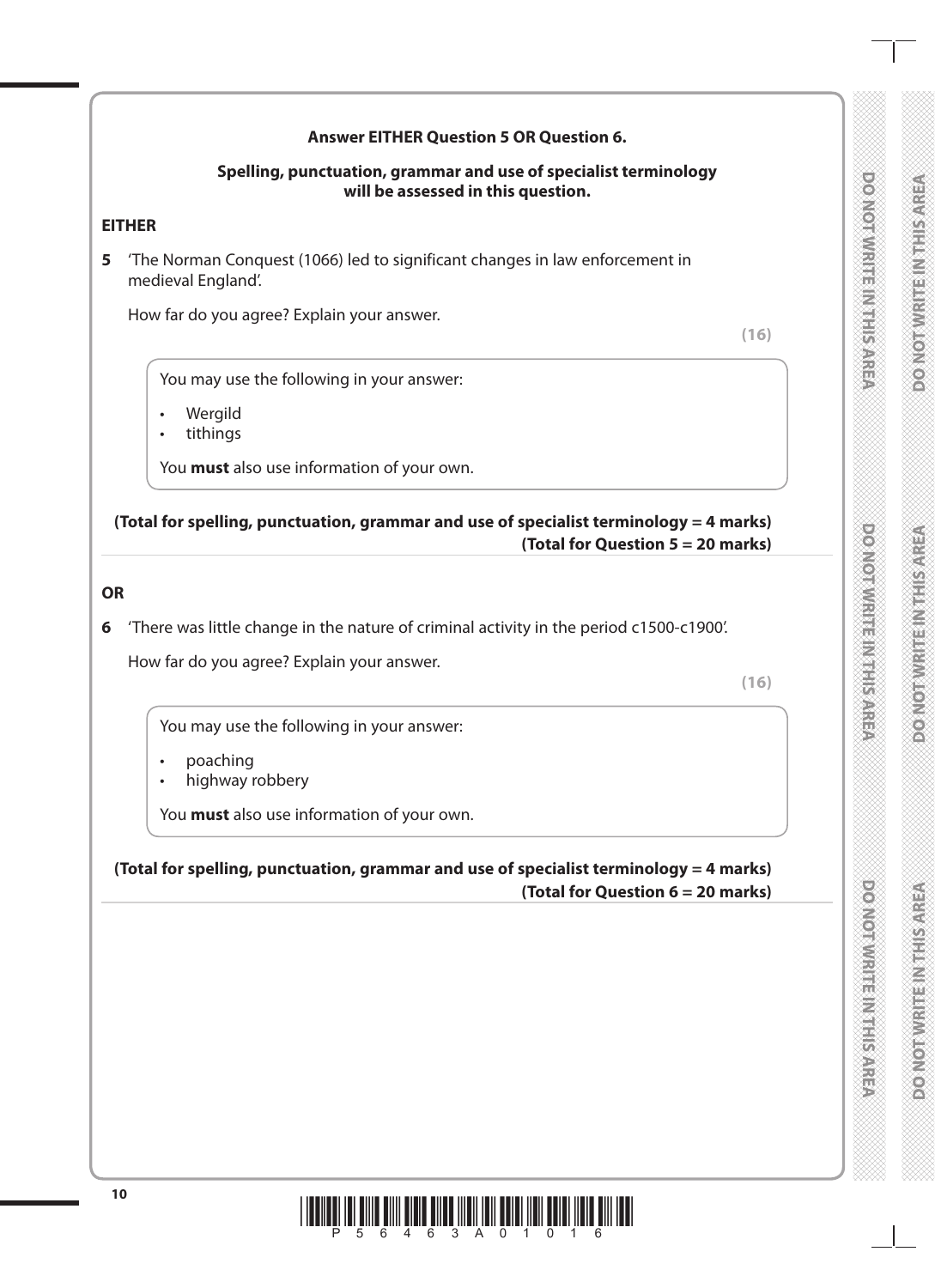|                                                                       | mind, put a line through the box $\boxtimes$ and then indicate your new question with a cross $\boxtimes$ . |  |
|-----------------------------------------------------------------------|-------------------------------------------------------------------------------------------------------------|--|
| Chosen question number: Question 5 $\boxtimes$ Question 6 $\boxtimes$ |                                                                                                             |  |
|                                                                       |                                                                                                             |  |
|                                                                       |                                                                                                             |  |
|                                                                       |                                                                                                             |  |
|                                                                       |                                                                                                             |  |
|                                                                       |                                                                                                             |  |
|                                                                       |                                                                                                             |  |
|                                                                       |                                                                                                             |  |
|                                                                       |                                                                                                             |  |
|                                                                       |                                                                                                             |  |
|                                                                       |                                                                                                             |  |
|                                                                       |                                                                                                             |  |
|                                                                       |                                                                                                             |  |
|                                                                       |                                                                                                             |  |
|                                                                       |                                                                                                             |  |
|                                                                       |                                                                                                             |  |
|                                                                       |                                                                                                             |  |
|                                                                       |                                                                                                             |  |
|                                                                       |                                                                                                             |  |
|                                                                       |                                                                                                             |  |
|                                                                       |                                                                                                             |  |

Turn over  $\blacktriangleright$ 

**DO MOTIVITIE INTERNATION** 

**DO NOTWRITEIN THIS AREA**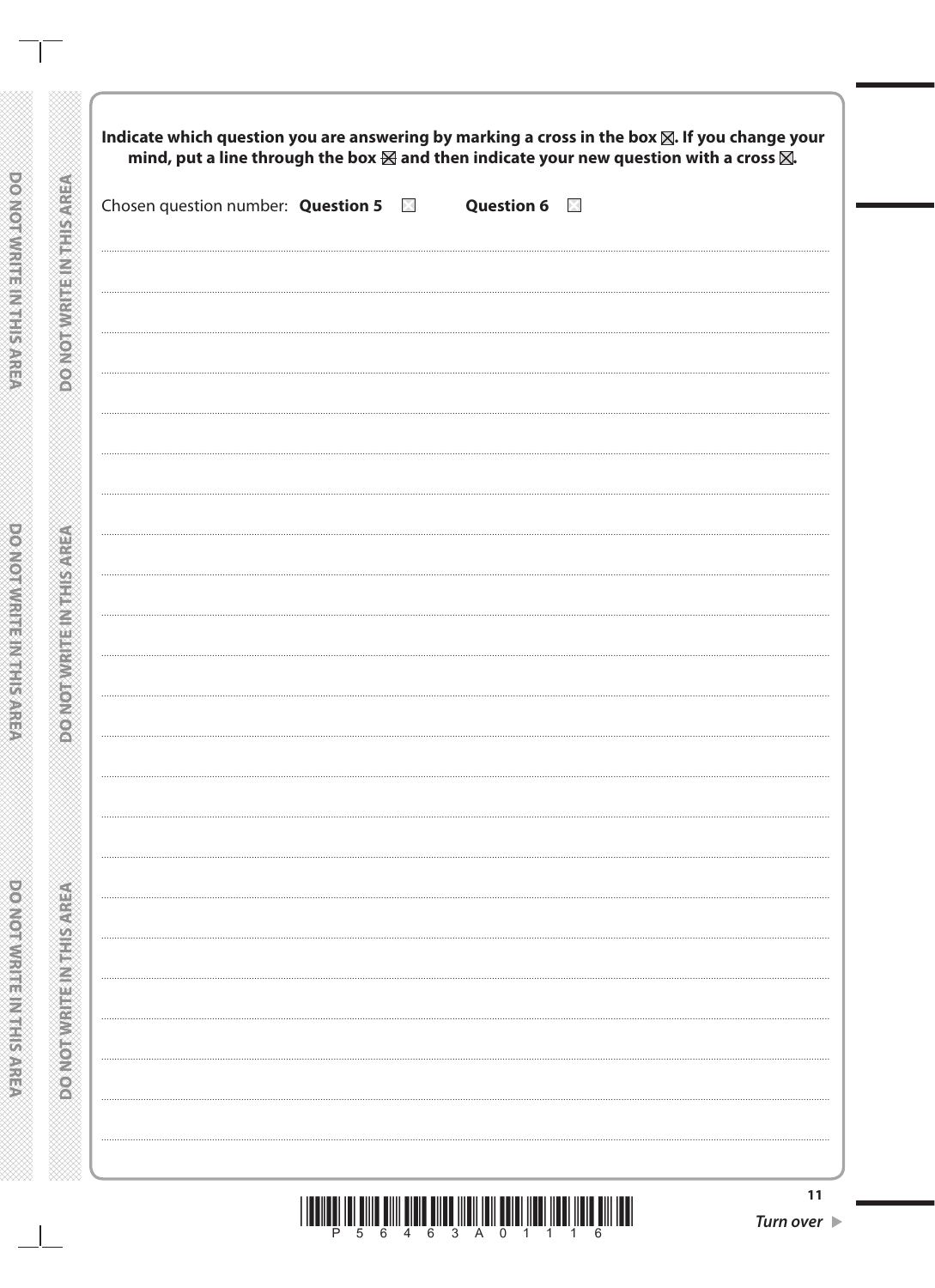|    | .                             |                             |
|----|-------------------------------|-----------------------------|
|    | <b>PONOTAMENTE NEUROLOWER</b> | <b>DONOIAUR RENTER SARE</b> |
|    |                               |                             |
|    |                               |                             |
|    |                               |                             |
|    |                               |                             |
|    |                               |                             |
|    |                               | Õ                           |
|    |                               |                             |
|    |                               | $\frac{5}{1}$               |
|    |                               | Ź                           |
|    | <b>DOMESTIC REPORTS</b>       | <b>MARITANIA</b><br>ĝ       |
|    |                               |                             |
| 12 |                               |                             |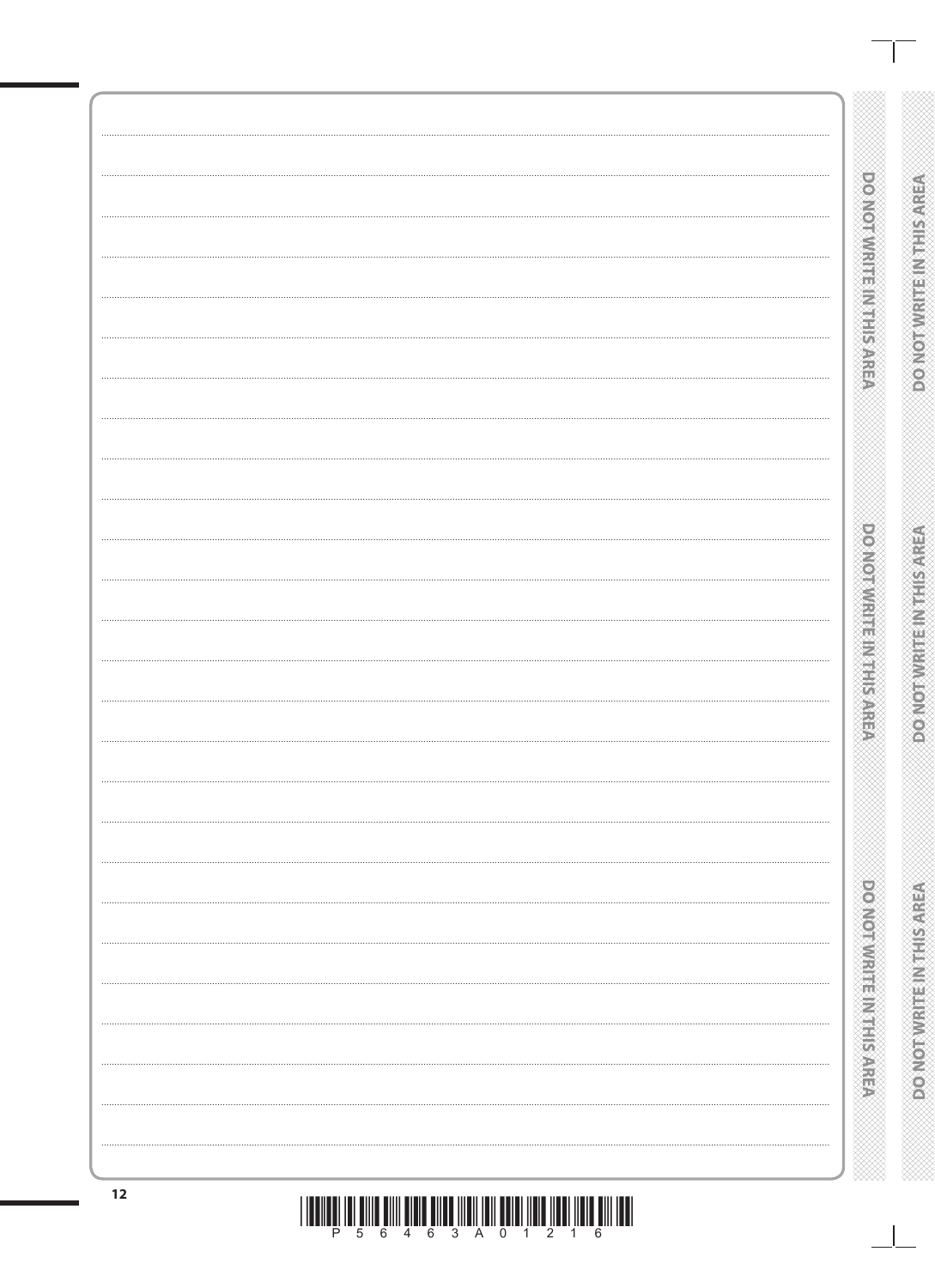a ka

**DOMOTURITIE IN THIS AREA** 

**DOMOTIVE IN THE REFER** 

DOMOTIVITIE IN THIS AREA

 $\Box$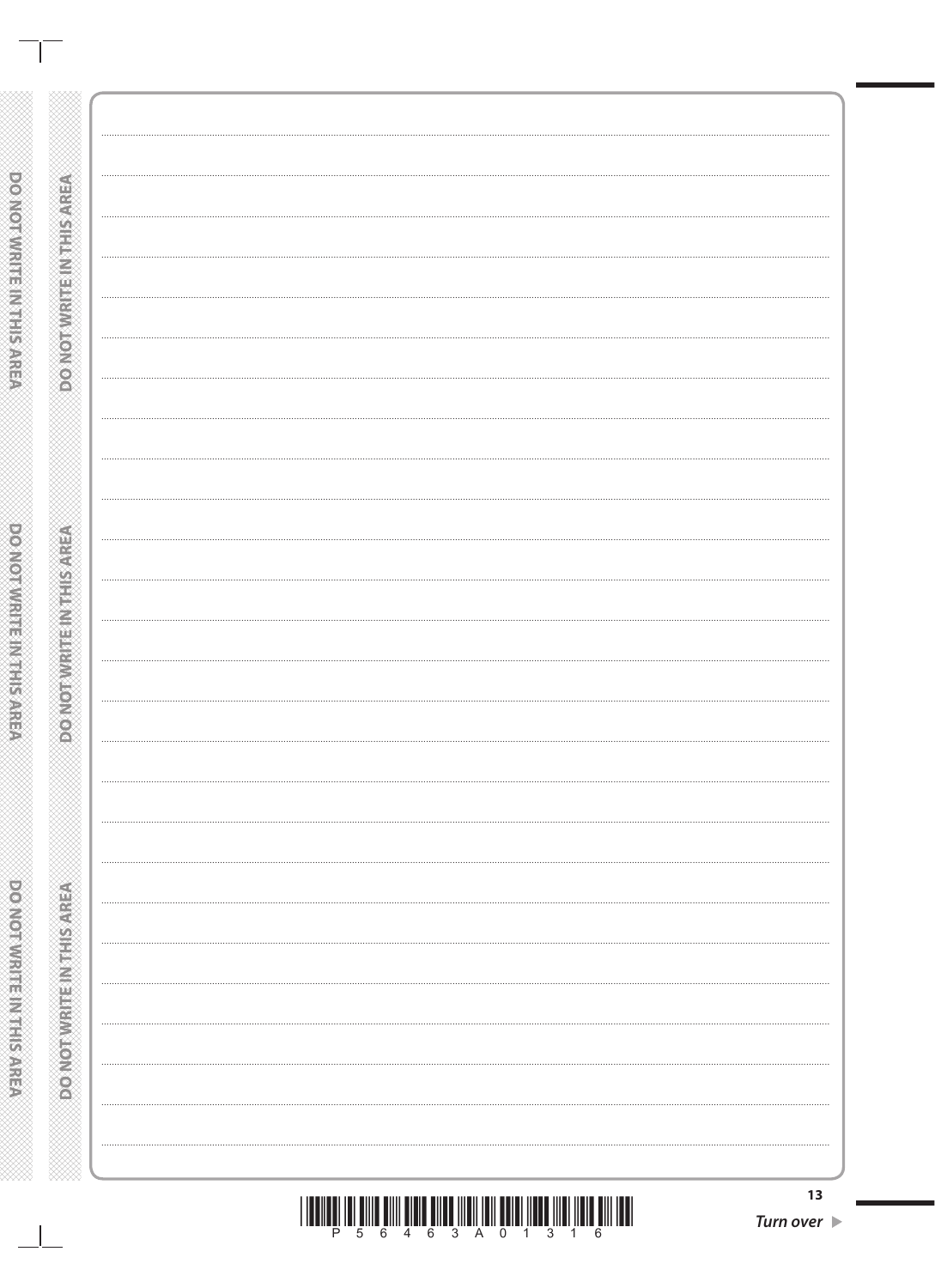| <b>C</b><br>P |
|---------------|
|               |
|               |
|               |
|               |
|               |
|               |
| ý.            |
|               |
|               |
|               |
|               |
|               |
|               |
|               |
|               |
|               |
|               |
|               |
|               |
|               |
|               |
|               |
|               |
|               |
|               |
|               |

# DOMOTWRITE/MENTSAREA

**DONOTWRITEINTHISAREA** 

polyorwanishing with

| <b>TOTAL FOR SECTION B = 36 MARKS</b> |                                   |  |
|---------------------------------------|-----------------------------------|--|
|                                       | <b>TOTAL FOR PAPER = 52 MARKS</b> |  |

L ÂIIII ÂIIII <sup>e</sup>ilii <sup>a</sup>iiiii<sup>1</sup>iiii Âiiii <sup>1</sup>iiii Ăii P.  $\overline{5}$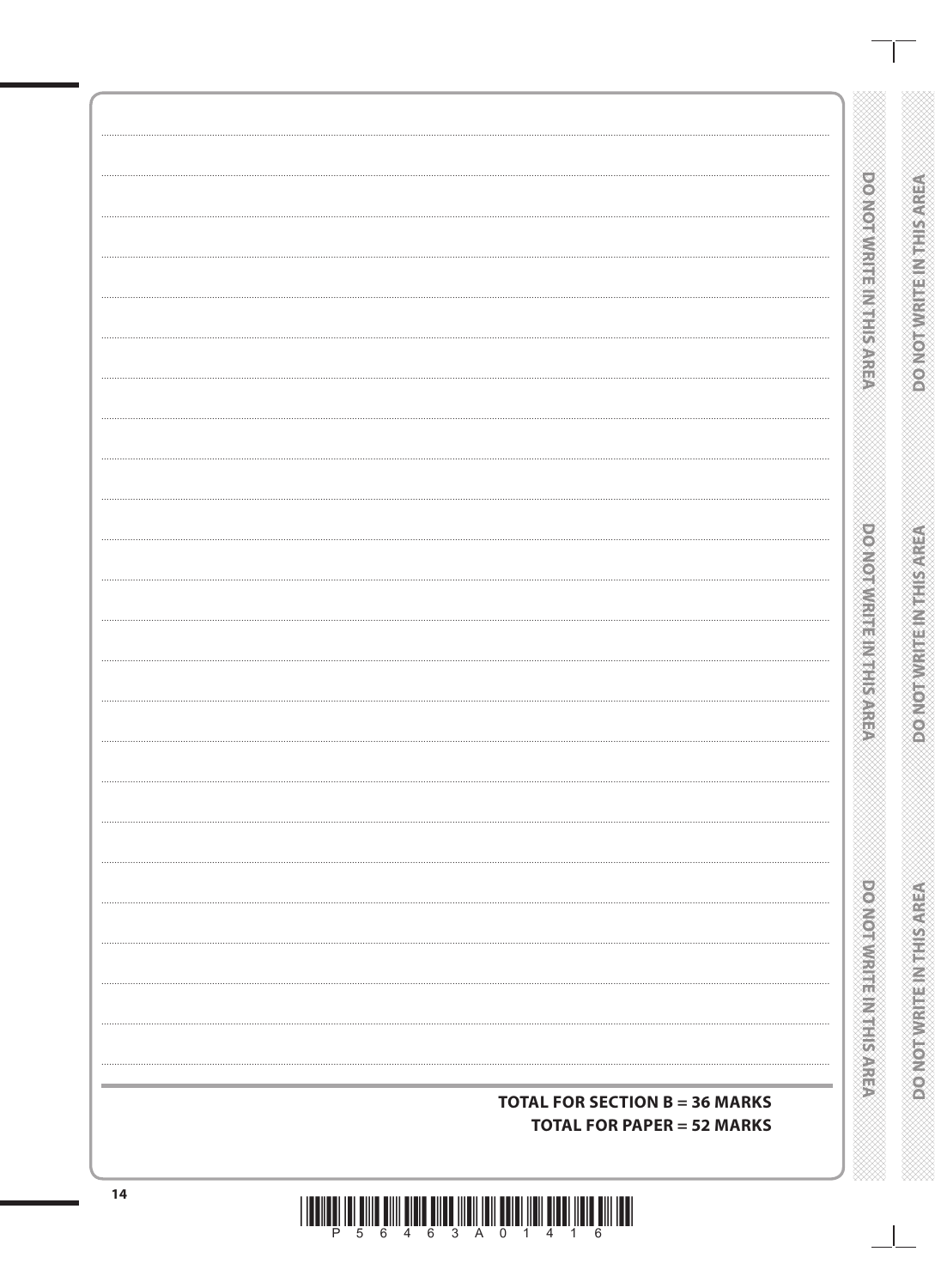$\sim 1$ 

**DO NOTWARE INTHIS AREA** 

**DO NOTAVALE INTERVERS** 

DO NOT WRITE IN THIS AREA

**BLANK PAGE**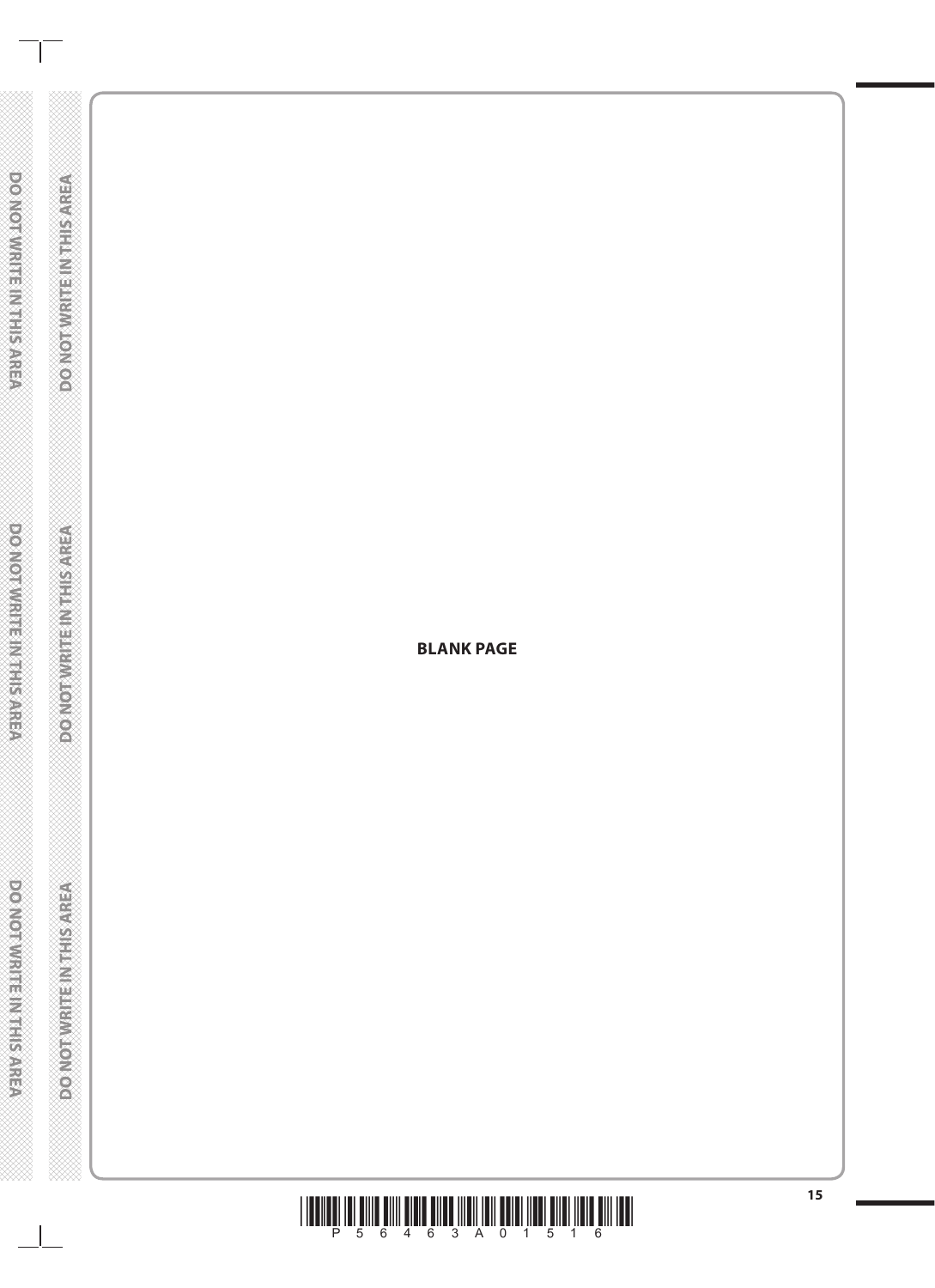# $\begin{array}{c} \vspace{2mm} \begin{array}{c} \vspace{2mm} \begin{array}{c} \vspace{2mm} \end{array} \\ \vspace{2mm} \end{array} \\ \vspace{2mm} \begin{array}{c} \vspace{2mm} \begin{array}{c} \vspace{2mm} \end{array} \\ \vspace{2mm} \end{array} \\ \vspace{2mm} \begin{array}{c} \vspace{2mm} \begin{array}{c} \vspace{2mm} \end{array} \\ \vspace{2mm} \end{array} \\ \vspace{2mm} \begin{array}{c} \vspace{2mm} \begin{array}{c} \vspace{2mm} \end{array} \\ \vspace{2mm} \end{$

DONOTWRITE IN THIS AREA

# **BLANK PAGE**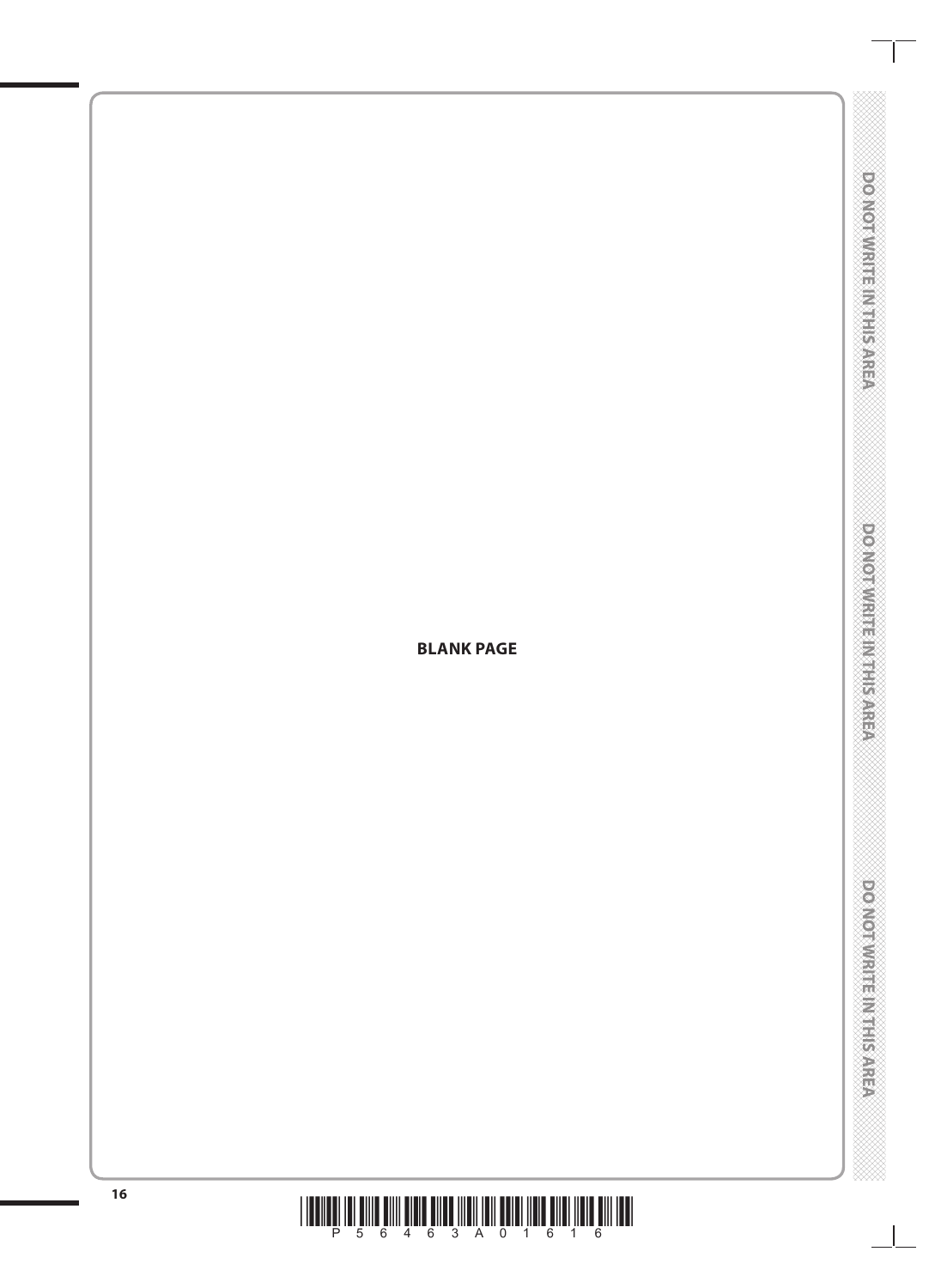# **Pearson Edexcel GCSE (9–1)**

# **Monday 3 June 2019**

Morning (Time: 1 hour 15 minutes) Paper Reference **1HI0/10**

# **History**

**Paper 1: Thematic study and historic environment Option 10: Crime and punishment in Britain, c1000–present**  *and* **Whitechapel, c1870–c1900: crime, policing and the inner city**

**Source Booklet**

**Do not return this booklet with the question paper.**







*Turn over*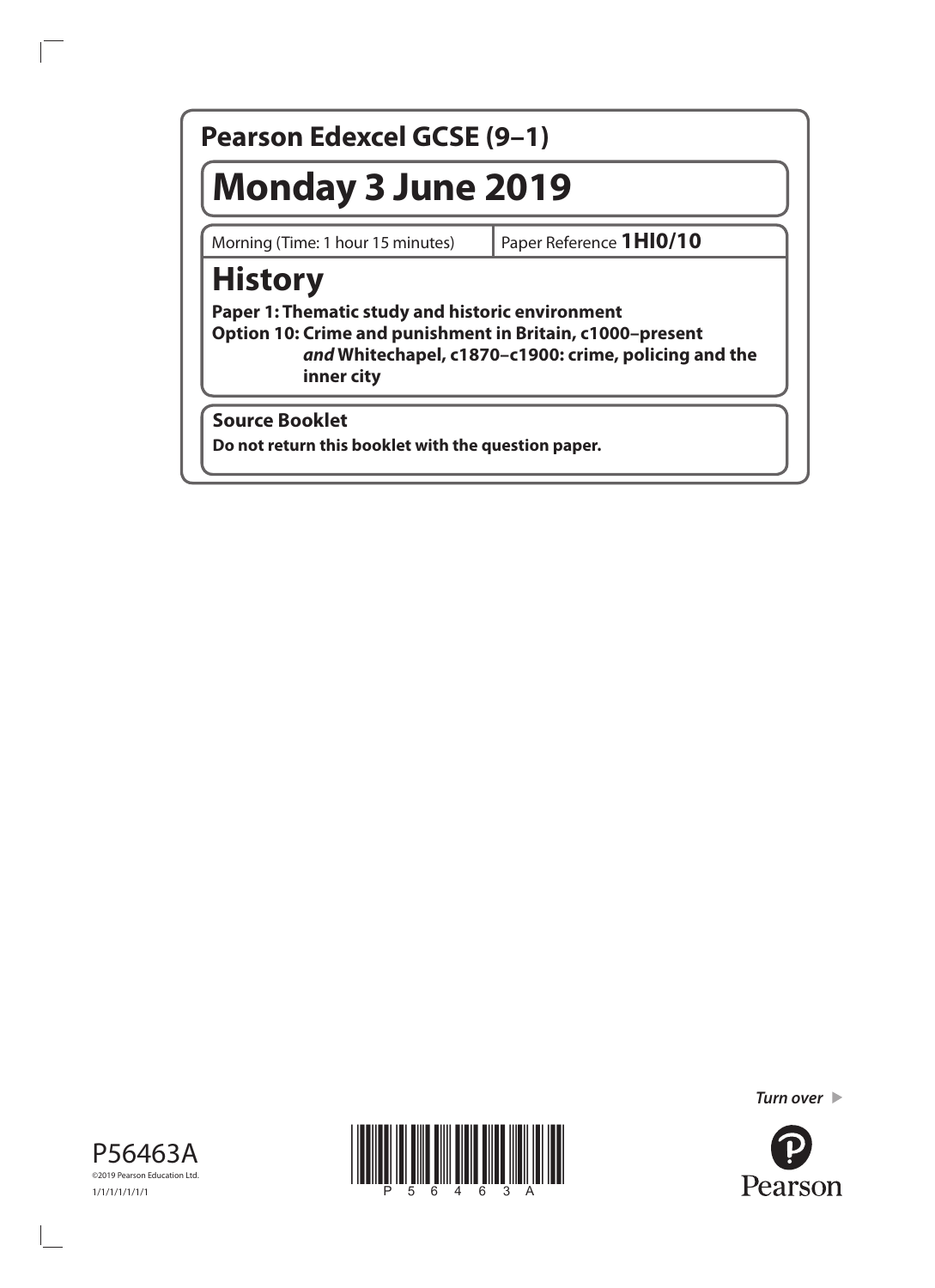## **Sources for use with Section A.**

**Source A:** From an article published in the *Daily Mail* newspaper, 16 July 1901. The article was about Dorset Street in Whitechapel and was called *'The Worst Street in London'*.

The lodging houses of Dorset Street and of the surrounding district are the headquarters of the criminal population of London. In Dorset Street we find common thieves, pickpockets, men who rob with violence and also murderers. The police seem to feel that it is better to have these criminals together in one area, where the police can easily find them, than to have them scattered all over London.

However, there are also respectable people living there whose main problem is their poverty. They become familiar with crime. They often see the best side of the criminals around them. If poverty makes the respectable people desperate, as it usually does, it is often a thief who shares his loot\* with them to give them bread. And there are always those who are ready to teach newcomers the ways of crime.

\*loot – profit from stolen goods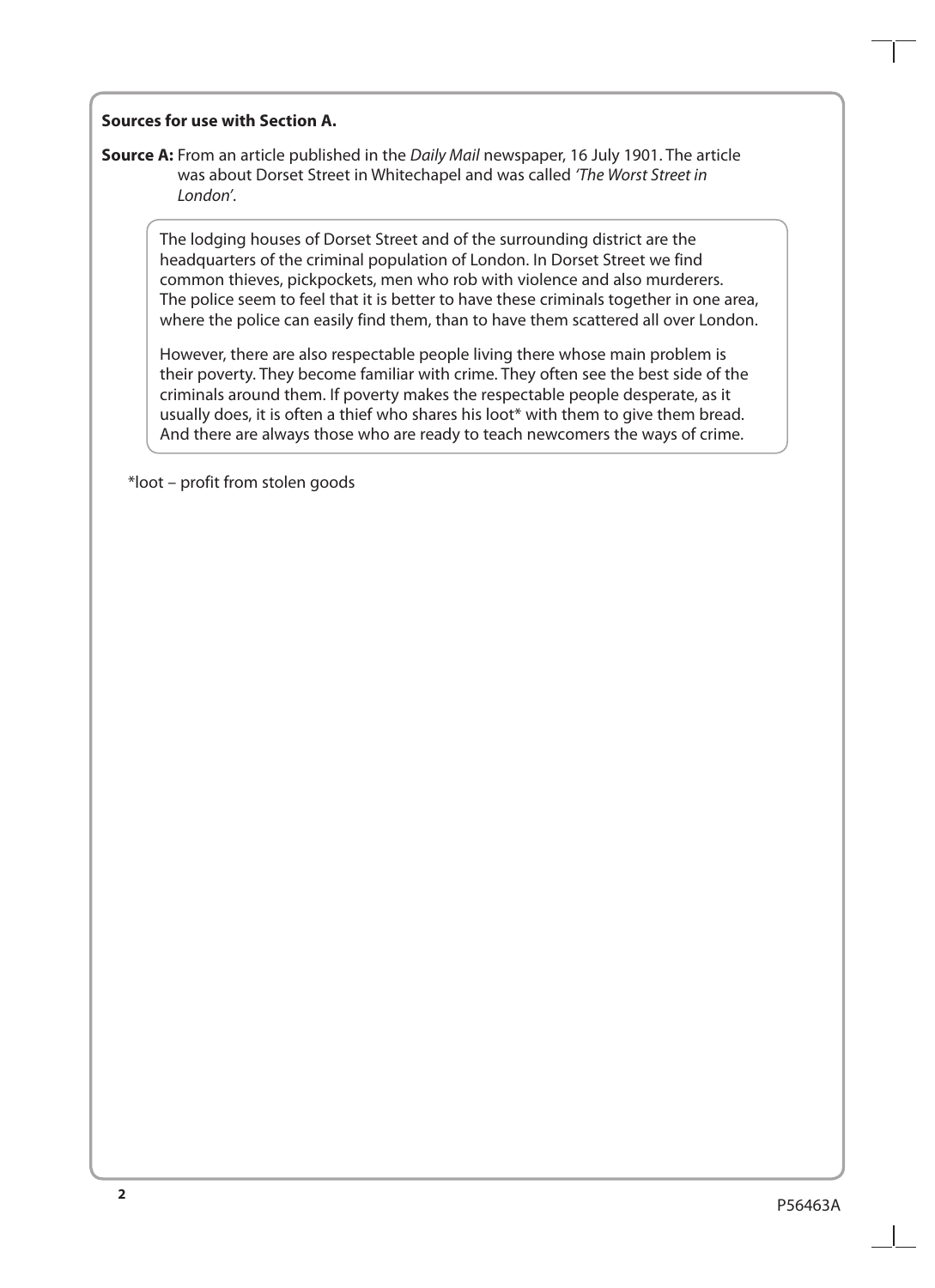**Source B:** From Charles Booth's survey of London, published 1889. Booth's researchers investigated different levels of poverty. The results were shown on a colour-coded 'poverty map', classifying the type of people living in each area of London. This map shows part of the Whitechapel area.



### **Key**

| <b>Black</b> | Poorest area, people often criminal and violent   |
|--------------|---------------------------------------------------|
| Dark blue    | Very poor people, often unemployed                |
| Light blue   | People poor but they are employed                 |
| Pink         | People fairly comfortable. Good ordinary earnings |
| Red          | Middle-class people                               |